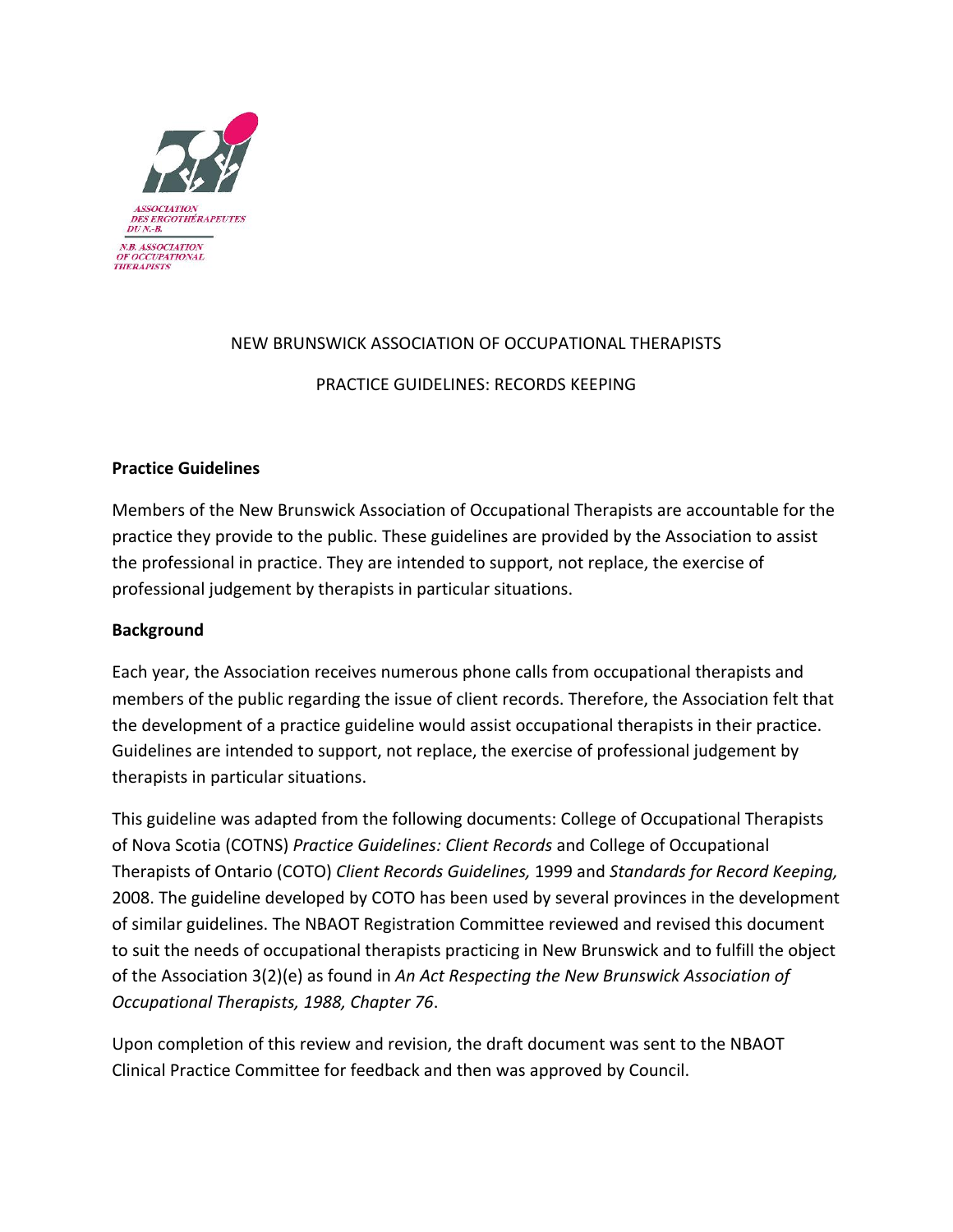## **A. Definitions**

#### Member

As defined by An Act Respecting the New Brunswick Association of Occupational *Therapists. 1988, Chapter 76:* member means "a member of the Association."

#### Record

A record means information, however recorded (e.g., audio, video, electronic records), generated by the occupational therapist or an individual supervised by the occupational therapist, pertaining to occupational therapy services provided by the occupational therapist.

### Client

The client is defined by the Association as the individual(s) whose occupational performance issues have resulted in a referral for occupational therapy service. Most often, the client is the direct recipient of occupational therapy service. The referral source or payer of the service is not defined as the client and while these individuals play an important role within service delivery, their interests are secondary to those of the client. Occupational therapists must establish and fulfill contractual agreements with stakeholders in a manner that respects the rights of the client.

#### Confidentiality

This is the obligation a healthcare provider/agency has to ensure the client's right to privacy is respected by limiting the access to, or improper use of, information without the client's authorization.

#### Circle of care

"Circle of care" usually includes those health service providers who provide healthcare to a client.

#### **Designation**

The term designation is used to denote the authorized use of title and/or its abbreviation—for occupational therapists, the abbreviation is OT Reg. (NB).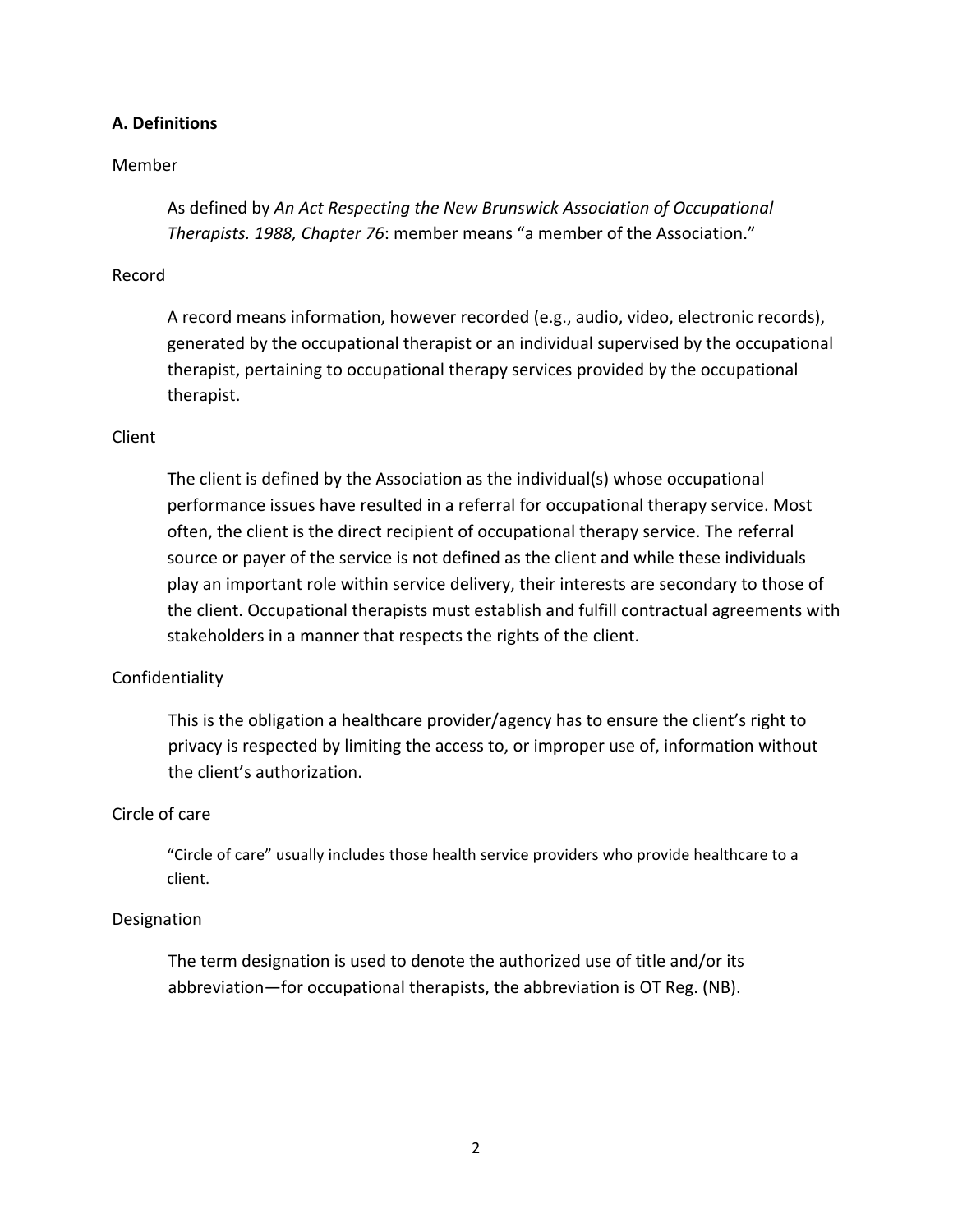## Digital Signature

An electronic signature that uses encryption technology to provide a unique signature that verifies its authenticity, integrity (cannot be altered), and non-repudiation (signer cannot easily deny affixing the signature).

## Electronic Communication

Communication by means of e-mail, internet groups, or similar technology.

## Encryption

Encryption is the process of transforming information (referred to as plaintext) using an algorithm (called cipher) to make it unreadable to anyone except those possessing special knowledge (usually referred to as a key).

## Practice/Service

These two terms are used interchangeably and refer to the overall organizational and specific goal-directed tasks for the provision of activities to the client  $-$  including direct client care, research, consultation, education, or administration.

#### Privacy

This is the right individuals have to control how their personal information is handled, that is, their right to determine what personal information is collected, used and disclosed, when, how, and with whom.

#### Registrant

A member of the Association

#### **Security**

This is the administrative, physical, and technological safeguards a healthcare agency has in place to prevent accidental or intentional disclosure by inappropriate access or by unauthorized individuals. It also includes the mechanisms in place to protect the information from alteration, destruction, or loss.

## Sign/Signature

The member's signature, including an electronic signature, as long as the member takes reasonable steps to ensure that only the member can affix it.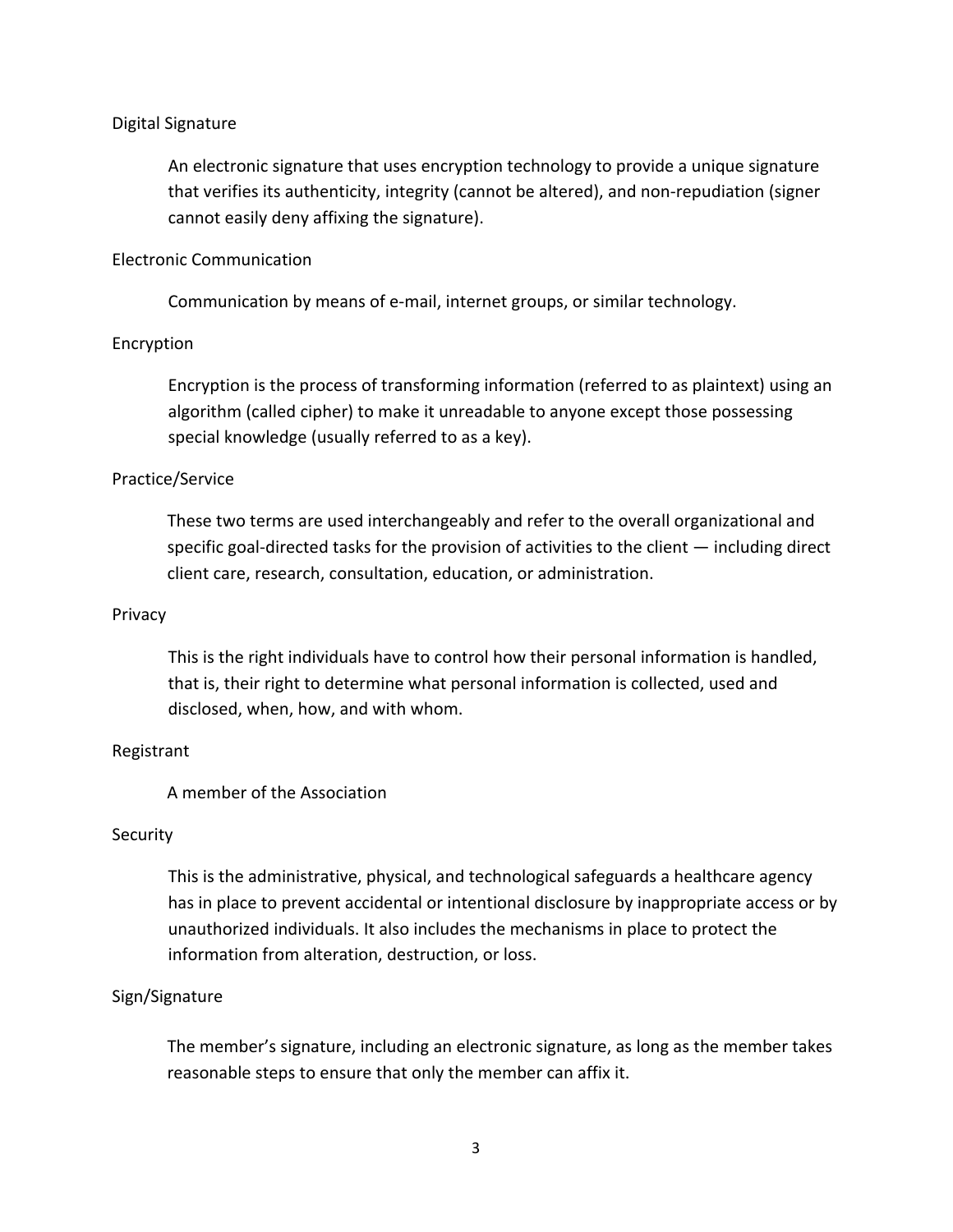# **B. General Principles**

1.0 A member is responsible for the content of the record related to the occupational therapy services. The record must reflect the member's professional analysis and/or opinion, intervention, and recommendations.

2.0 A member shall take all reasonable steps to ensure that records of his/her practice are kept in accordance with this guideline. Reasonable steps include the verification by the registrant, at reasonable intervals, that the records are kept in accordance with this guideline.

3.0 Records will be kept respecting both reasonable measures of security, and the confidential nature of the material.

The records required shall be:

- (i) Legible and understandable;
- (ii) In English or French, depending on language of the workplace; and
- (iii) Kept in a systematic, timely manner.

4.0 This guideline applies to members in all practice settings, but additional documentation requirements may be required depending on the policies of the members' work setting.

## **C. Record Information**

1.0 According to employer's policies, a member shall maintain a legible record for each client that shall include:

(i) The name, address, age and gender of the client;

(ii) The name of the client's physician and/or referring agency;

(iii) The client's case history, including relevant medical and social data; an occupational profile which summarizes the client's prioritized occupational performance issues, occupational performance components, and environmental conditions; and the client's strengths and resources;

(iv) The evaluation and assessment procedures utilized, the findings obtained, and the occupational performance issues identified;

(v) Progress notes containing a record of the action plan implemented to achieve targeted outcomes, with progress, changes to the plans, reasons for the changes, and referrals to other sources documented; and the status of the client on discharge;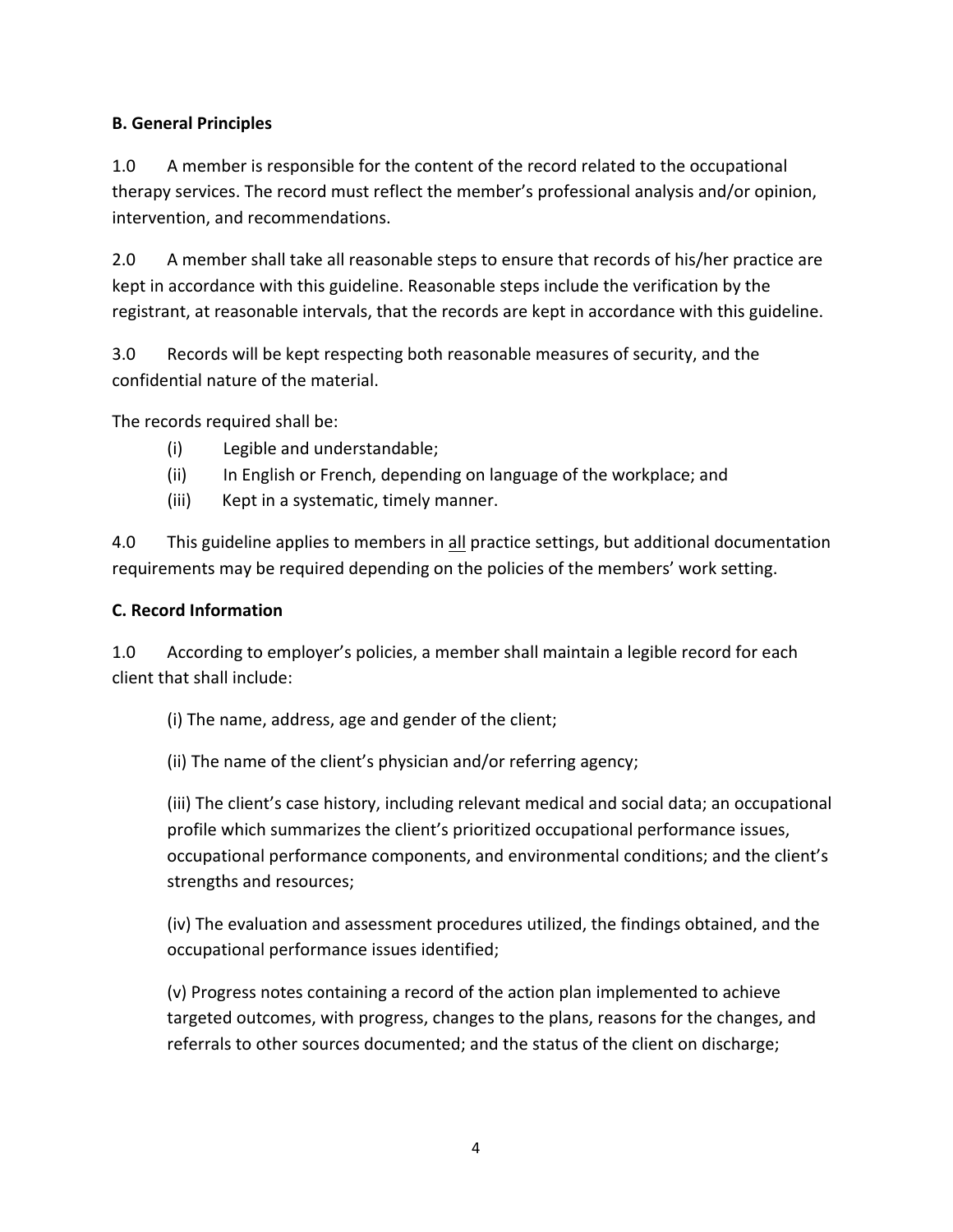(vi) Copies of reports regarding the client received from other sources or issued to other sources;

(vii) Documentation to substantiate the frequency the client was seen by the member, or rendered a professional service by the member in accordance with workplace requirements, where applicable;

(viii) Where applicable, a record of the member's fees and charges;

(ix) All applicable information from the referring source including diagnosis and prescription from a physician where required by the member's workplace;

(x) Name and designation of an individual to whom the occupational therapist has assigned a significant component of the intervention plan (e.g., support personnel and which tasks were assigned);

(xi) Specific information related to any referral made by the occupational therapist;

(xii) A record of discharge information (e.g., this may include: client status at discharge, reason for discharge, explanatory note when intervention was initiated but not completed, summary of outcomes attained, recommendations for post-discharge home program, record of referrals).

2.0 The member shall document evidence of informed consent throughout the therapeutic process. 

# **D. Administrative Matters**

1.0 Every part of the record must have a reference identifying the client or the client's health record.

2.0 Every entry in the record must be dated, and the identity of the person who made the entry must be recognizable. Modifications to a document after the document has been distributed can only be accomplished through the use of an addendum. Copies of the addendum must be sent to all recipients of the original document.

3.0 A member must not sign or permit to be issued in his/her name any report or similar document without ascertaining or taking reasonable measures to determine the accuracy of its contents. This includes ensuring the report does not contain a statement known or ought to have been known as false, misleading, or otherwise improper.

4.0 Copies of a record may be distributed without an original signature by the member only when the copy clearly indicates where the original may be located.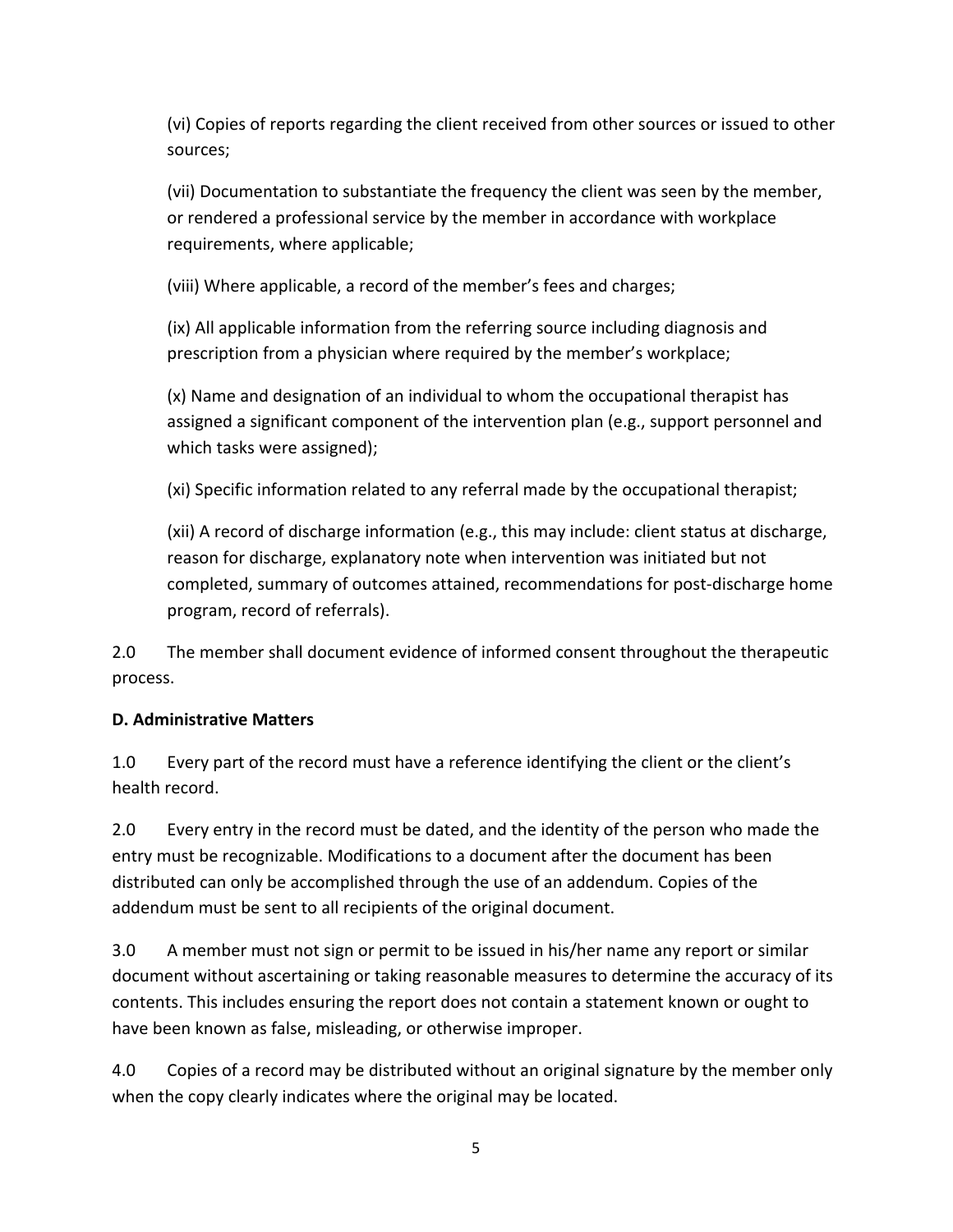5.0 A member is not required to maintain draft documents. However, if such documents are kept on file they are considered part of the record upon client request.

7.0 (i) Errors in the record for which the member is responsible shall be identified and signed or initialled by the member;

(ii) Revisions to a record for which the member is responsible shall be identified and signed or initialled by the member.

8.0 The records may be made and maintained in a computer system if it has the following characteristics: 

(i) The system provides a visual display of the recorded information;

(ii) The system provides a means of access to the record of each client by the client's name;

(iii) The system is capable of printing the recorded information promptly for each client; (iv) The system is capable of visually displaying and printing the recorded information chronologically for each client;

(v) The system maintains an audit trail which:

(a) Records the date and time of each entry of information for each client;

(b) Indicates the identity of the person who made the entry and who rendered services; 

(c) Indicates any changes in the recorded information; and

(d) Preserves the original content of the recorded information when changed or updated;

(vi) The system provides reasonable protection against unauthorized access; and

(vii) The system automatically backs up files and allows the recovery of backed-up files or otherwise provides reasonable protection against loss of, damage to, and inaccessibility of information.

10.0 A member transmitting records by either facsimile (fax) or electronic mail (e-mail) is accountable for assuring that confidentiality and security are maintained in all aspects of the transaction. E-mail communication of records must be completed through encryption if email occurs outside of a secured network.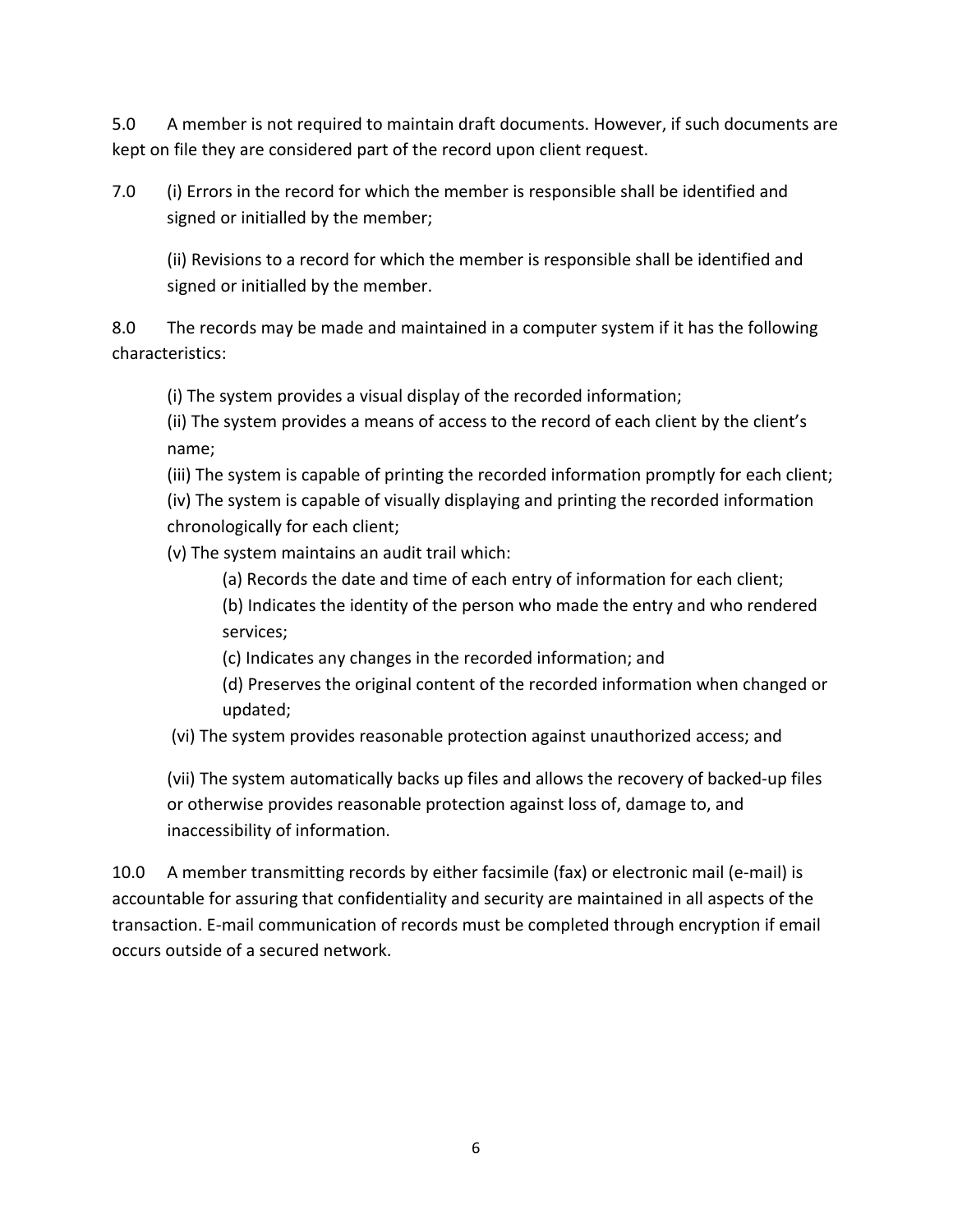# **E. Application of Signature (attestation)**

The purpose of signing or attestation in both the electronic and/or paper record is to assign responsibility and authorship for an activity. Every entry on the client record should be signed/attested by the author and should not be made or signed by anyone but the author. Electronic signatures, if used, should be protected and linked to a user ID and password.

An occupational therapist will:

1.0 Sign/attest each of his/her entries on the client record;

2.0 Only sign or permit to be issued in his/her name any report or similar document once he/she has ascertained or has taken reasonable measures to determine the accuracy of its contents. This includes ensuring the report does not contain statements that the occupational therapist knows or ought to know are false, misleading, or otherwise improper;

3.0 Use a digital or electronic signature where the signature is protected and applied through a password and user ID;

4.0 Use acceptable signatures, which include: the author's full name and designation; the author's first initial and full last name and designation; the author's initials, where the full name and designation is clearly referenced and easily accessed for identification.

## **F. Confidentiality and Access**

1.0 Collect only personal health information that is necessary and pertinent to the purpose of the provided service;

2.0 Collect, use, and disclose personal health information only with consent, unless otherwise permitted to do so by law;

3.0 Ensure that transferring, sharing, or disclosing personal health information to other persons outside of the circle of care only occurs with documented express consent of the client or substitute decision-maker unless consent is not required by law;

4.0 A member shall provide copies from a client clinical record for which the member has primary responsibility to any of the following persons on request:

- (i) The client;
- (ii) A person who has a signed consent from the client to obtain copies from the record;
- (iii) If the client is deceased, the client's legal representative;
- (iv) If the client lacks capacity to give an authorization:
	- (a) An official guardian appointed by the court.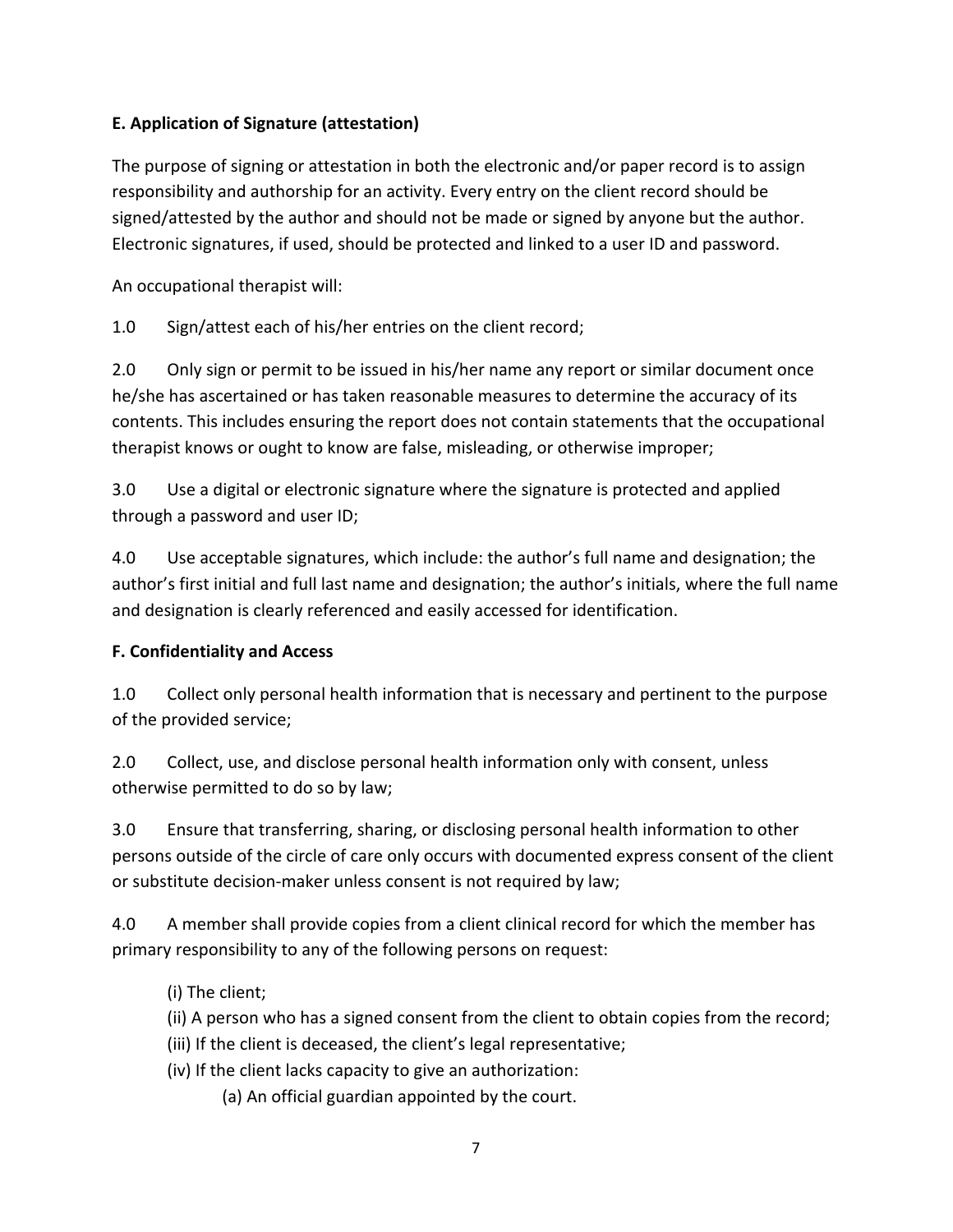(b) A person holding an appropriate power of attorney.

(c) Spouse, partner or relative in the following order:

(i) Spouse or partner;

(ii) Child, if 16 or over; custodial parent;

(iii) Parent who has only a right of access;

(iv) Brother or Sister;

(v) Any other relative.

(This guideline should be followed unless employer's policies are different.):

5.0 A member can refuse to provide copies from a record until the member is paid a reasonable fee.

6.0 A member can refuse to release a client record or a portion of the client record if the member reasonably believes the health or safety of the client or another individual is at risk. Reasons for the refusal must be provided to the requester in writing.

7.0 A member may, with consent of the client, allow another health professional, external to the employment organization/agency of the registrant, to examine the client clinical record or give a health professional any information from the record.

8.0 A client request for a change to his/her record must be in writing and must be respected by a member. The member must use his/her professional judgement as to whether to accommodate the request. The request must be responded to in writing. A notation of the request and the response must be made on the record. If a modification is made the member must consider section D. Part 2.0.

9.0 If the agency/organization in which the member is an employee ceases to operate, the member must take reasonable measures to ensure the preservation, security and ongoing access to his/her client records.

# **G. Confidentiality and Security**

Confidentiality is the obligation of a person/organization to keep the information private. Security refers to those mechanisms engaged to restrict access and preserve the integrity of the information. In the case of the electronic health record, content should be supported by information technology systems and functions that ensure and maintain data integrity, security, reliability, trustworthiness, and interoperability.

The occupational therapist will take reasonable measures to ensure client confidentiality and security of client information in order to prevent unauthorized access and maintain its integrity: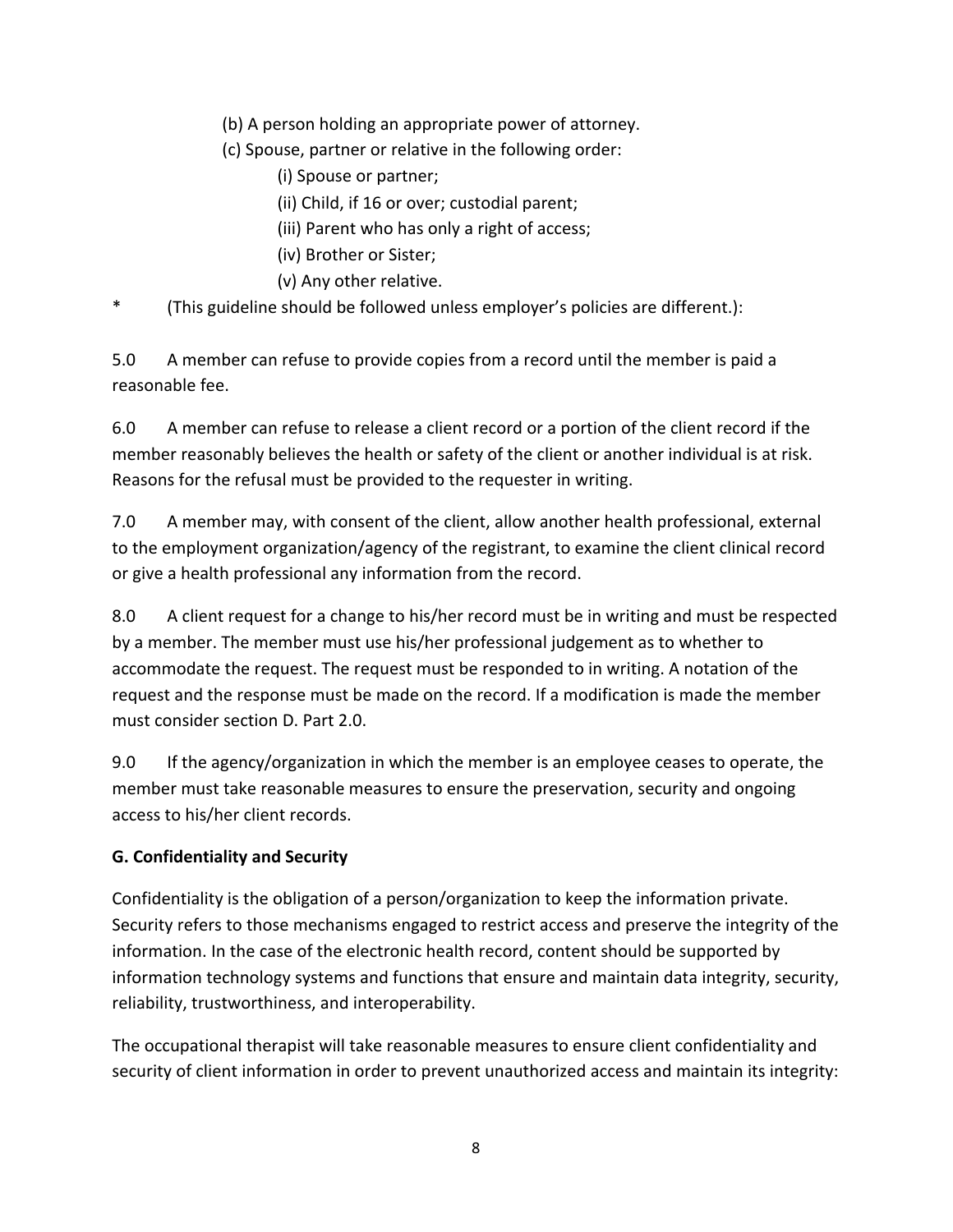1.0 Take reasonable measures to ensure client personal health information is secure from unauthorized access, loss or theft;

2.0 Limit travelling with client information including paper and/or portable electronic devices that contain personal health information, to essential use only. If using electronic devices, these devices should include encryption of client information and password protection. A back-up copy of files should exist in a secure location. Measures should be taken to limit visibility of paper files or records and electronic devices while being transported;

3.0 Ensure the physical security of on-site records by the use of controls such as locked filing cabinets, restricted office access, logging off computers when out of the office, etc.;

4.0 Comply with organizational policies and procedures related to the security of records. If self-employed, the occupational therapist will establish appropriate policies and procedures, including making a statement available to the public, upon request, describing their information practices;

5.0 Make reasonable efforts to notify the individual(s) involved if their information has been lost or stolen, or accessed without their authorization;

6.0 Access only records that are applicable to one's practice;

7.0 Ensure that client information to be delivered by mail is sealed, addressed accurately, and marked "confidential";

8.0 Ensure there are appropriate administrative, technical, and physical safeguards to protect the privacy of health information that is disclosed using a facsimile (fax). The occupational therapist should incorporate a confidentiality statement and cover sheet with each outgoing fax;

Note: Safeguards may include confirming the fax number, periodic auditing of pre-programmed numbers, placing the fax in a secure location to prevent unauthorized viewing, transmission receipts, and ensuring that the recipient's fax machine is secure.

9.0 Ensure electronic communication over the Internet is performed in a secure manner;

(i) E-mail communication will be completed through encryption, locked, and password protected;

(ii) E-mail communication should only occur over a secure network;

(iii) Express client consent should be obtained to use e-mail as a means of communication;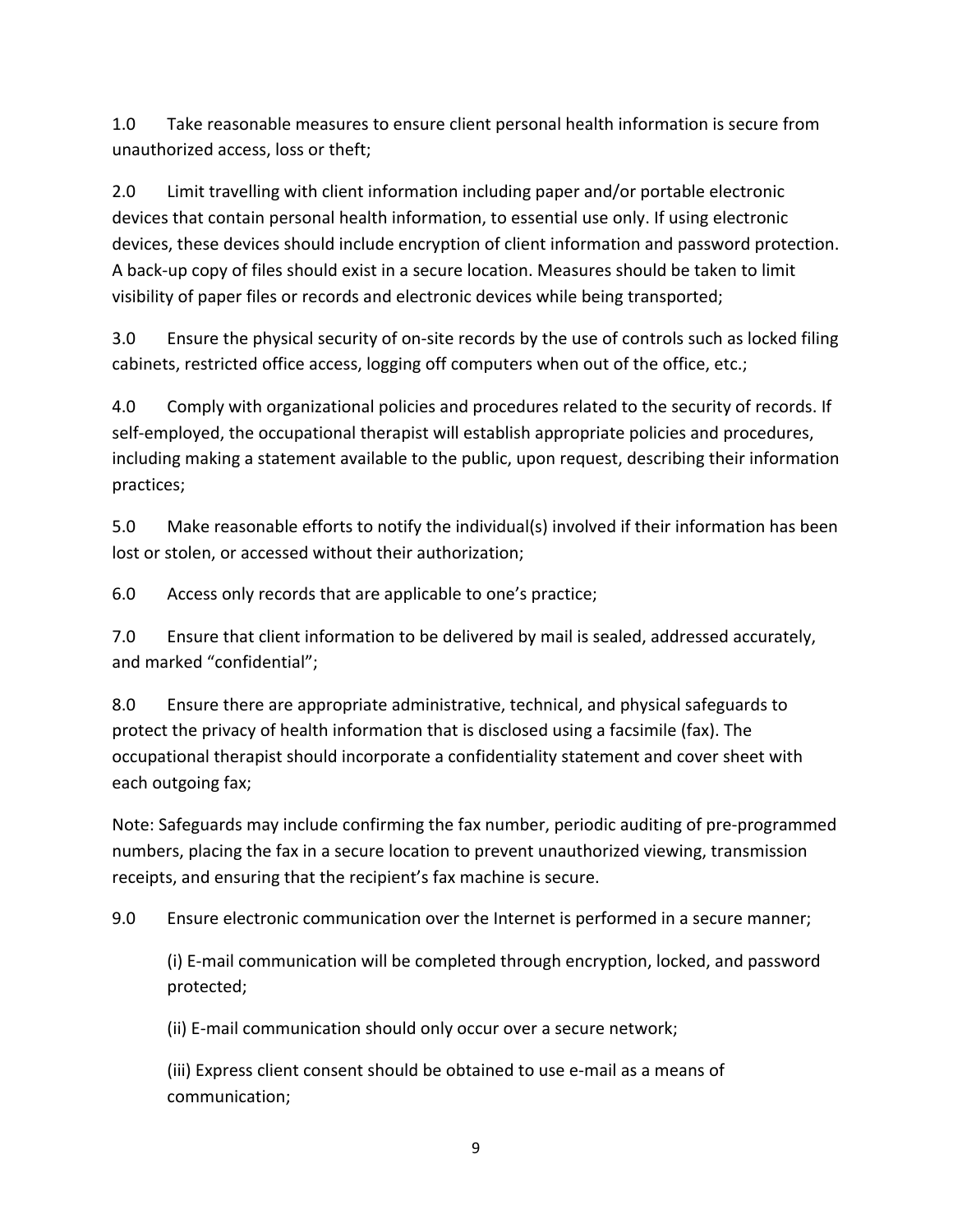(iv) If an e-mail has been used by the occupational therapist to make decisions or to comprise a valid portion of the client's history/assessment, it should be retained as part of the record (electronic or paper). This may include the need to print and/or scan the document to have it preserved;

(v) The occupational therapist should incorporate a confidentiality statement to affix to each outgoing e-mail;

(vi) The amount of personal information in an e-mail should be limited to essential information;

10.0 Ensure that personal health information will only be electronically exchanged with known and authenticated sources and destinations, and only over secure networks. Information sent electronically should be encrypted, locked, and password protected;

11.0 Ensure and uphold authentication principles, such as user identification and passwords, before allowing access when using an electronic health record.

# **H. Retention and Destruction**

1.0 A member shall keep the records in a systematic manner and shall retain each record for a period of not less than 10 years after the date of the last entry in the record and, upon cessation of practice, shall ensure the safe custody of the member's records. (In the case of minor children, records shall be maintained until the age of majority or 10 years after last entry in the record.)

2.0 This guideline should be followed unless employer's policies are different.

3.0 Destruction of a record must be done in a secure manner that prevents anyone from accessing, discovering or otherwise obtaining the information.

# **I. Custodial Requirements**

Where

(a) a member

(i) dies, disappears, is imprisoned, leaves the Province or surrenders the member's licence,

(ii) is struck off a register or is the subject of suspension of licence,

(iii) has been found to be an incapacitated or unfit member, or

(iv) neglects the practice of occupational therapy; and

(b) adequate provision has not been made for the protection of the member's clients' interests, the Association may, with or without notice as the court directs, request the court to appoint a